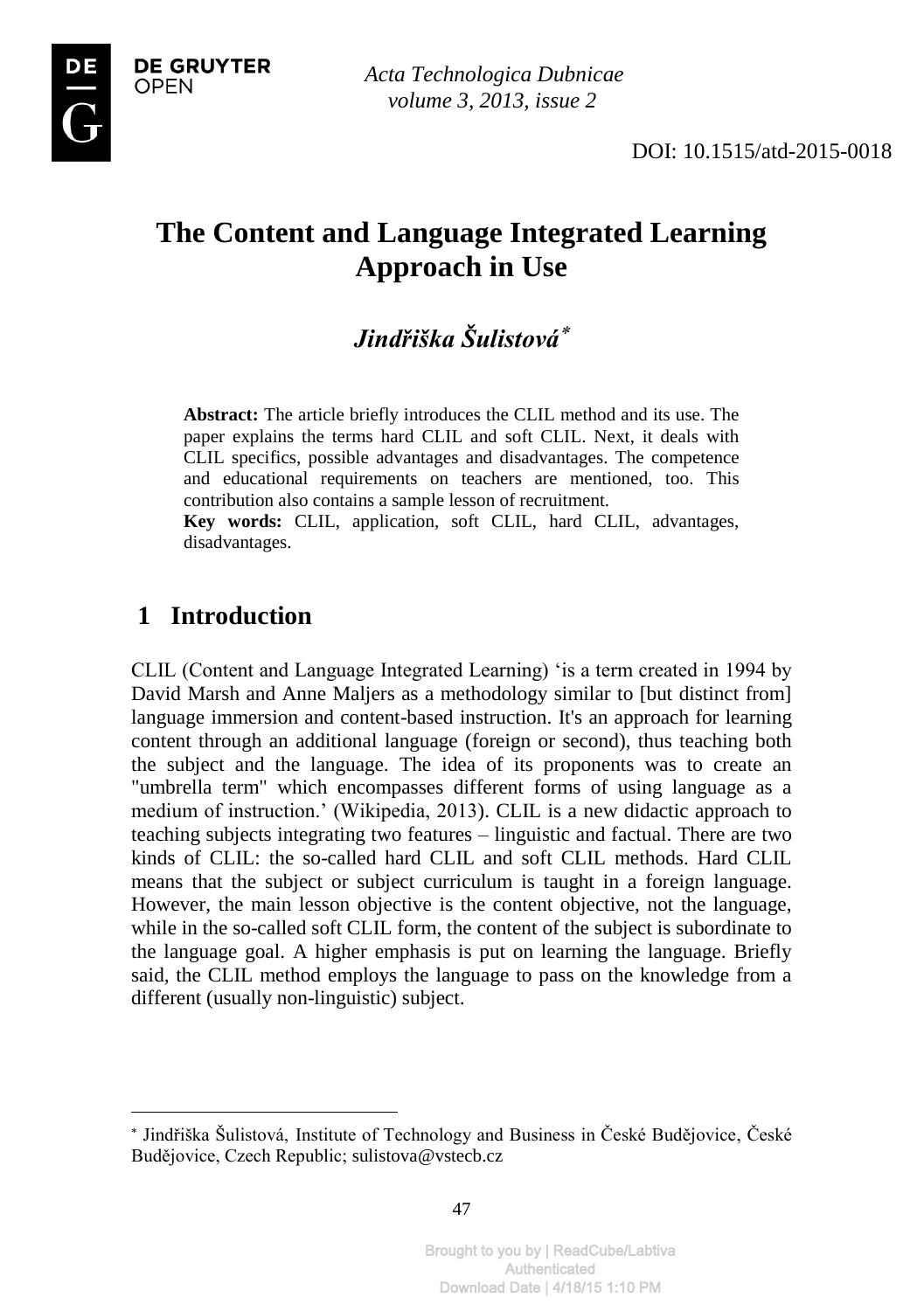## **2 The history of CLIL**

The CLIL method was used for the first time at the Jyväskylä Finnish University and also in the Netherlands in the late 90s of the last century. The countries mentioned above emphasize project-based learning when students (from their home countries and from abroad) work in various groups for one semester. As a consequence of the co-operation they are given the opportunity to work with people of different backgrounds and with different native languages. This fact enables them to get used to a wide range of accents.

The CLIL method is said to correspond with the process of being acquainted with the so-called lingua franca and uses it as a communication tool among nations in order to enable everyone to understand each other without having to learn many languages.

# **3 The application of CLIL**

As it can be seen in the picture below, CLIL is supposed to develop some necessary competences in the current globalized world, such as

- A multicultural approach is to become more and more common in the current world and to live within one country with speakers of other languages with a different cultural background may be soon considered as a matter of fact. This approach develops communication across cultures.
- Students are offered real-life situations where they are to use English as a communication means and this makes them raise their awareness as to how the language itself is used, as well as cross-cultural awareness. The learners develop their immediate speaking skills with an emphasis on fluency.
- A diversity of methods and materials prepares students to deal with people from different cultural, language, and social backgrounds and to perceive the differences as a part of other culture that enriches them. It enhances teamwork and helps individuals to find their roles in a team. The use of various kinds of materials helps to develop learners' flexibility.
- Excellent materials offer up-to-date study resources available not only for teachers but also for students in various forms. These materials develop learners' orientation in online and printed information. Students are exposed to written and oral resources and, due to that fact, they become aware of different idioms, sayings and fixed expressions used in all sorts of situations.
- Neurodidactics supports ICT application in classrooms and the so-called brain based activities. Learners have the opportunity to learn about their learning styles (e.g. visual, kinaesthetic, auditory) within these kinds of activities and gradually work on developing skills.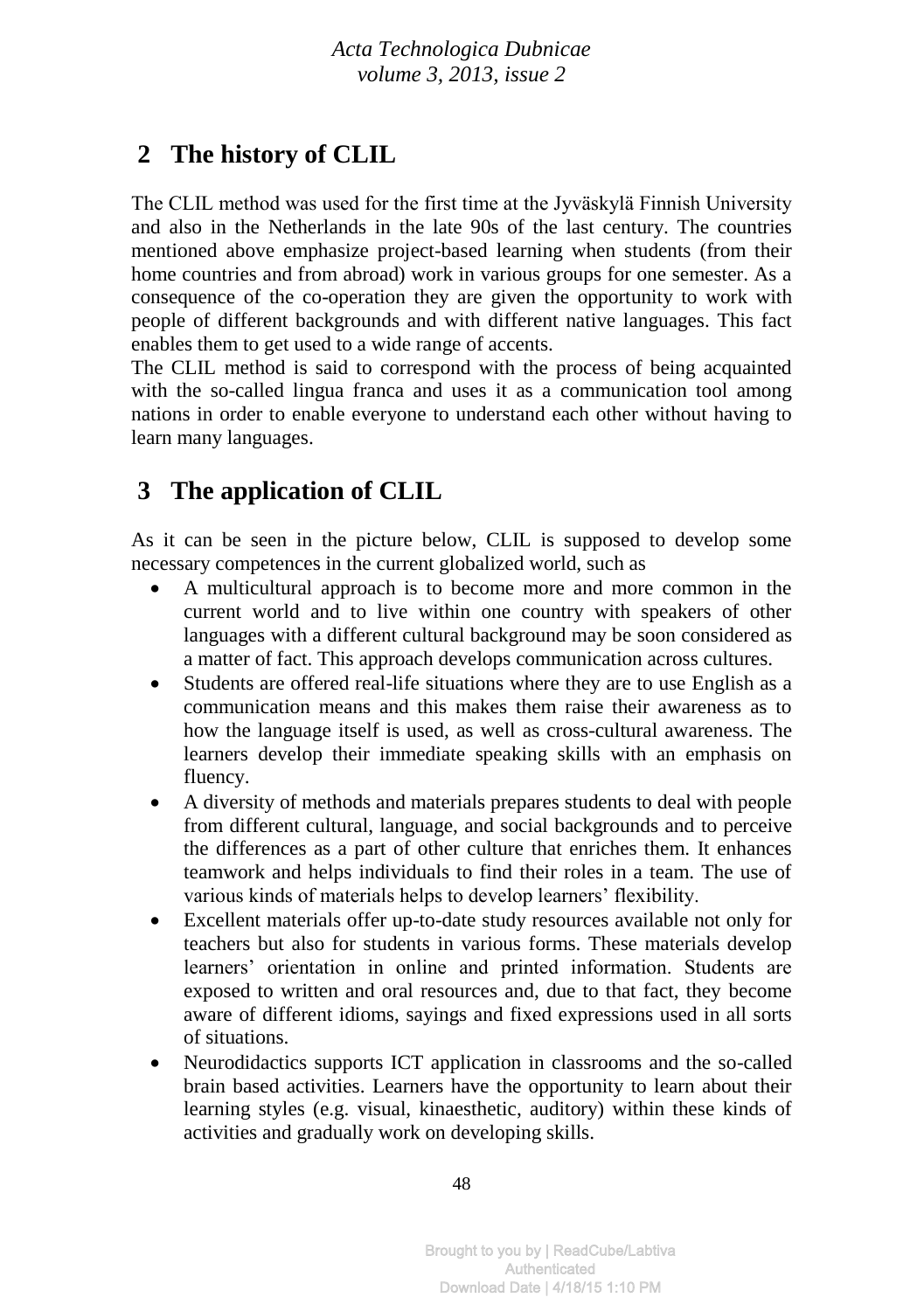- English (as lingua franca) is employed in the CLIL method in many states apart from those countries where there are more official languages (e.g. Luxemburg). Subjects can be taught there in other languages, too. The matter of English (as lingua franca) in the Czech environment is discussed in the monograph *Intercultural Communication* (Interkulturní komunikace) by Jan Průcha. He considers the option of other languages more suitable for central Europe, mainly dependent on the neighbouring countries which play a significant role in the selected country's economy. Students develop their skill to learn the target subject through a language (which is not their mother tongue).
- Gender sensitivity is dealt with in David Crystal's book called *How Language Works* where he says that gender in language has drawn a lot of attention due to the influence of feminism in the USA. Even new words are formed to respect both sexes, such as police officer instead of policeman/policewoman. Learners become aware of the current genderrelated situation and therefore they avoid causing faux-pas.

Fig.1*The CLIL Method*



[http://www.google.cz/imgres?imgurl=http://sciencemaths-clil.eu/wp](http://www.google.cz/imgres?imgurl=http://sciencemaths-clil.eu/wp-content/uploads/2010/05/sm_clil_star_mocdified1.jpg&imgrefurl=http://sciencemaths-clil.eu/?page_id%3D2&h=663&w=1094&sz=136&tbnid=8usnua4lbRgXbM:&tbnh=67&tbnw=111&zoom=1&usg=__9lNRUnXJwLJqUSLdCWeXgyUgVq4=&docid=iW1QxcwMnsKKZM&sa=X&ei=QLeDUbz9Jc_KtAaj_ICwCA&ved=0CFkQ9QEwBw&dur=1693)[content/uploads/2010/05/sm\\_clil\\_star\\_mocdified1.jpg&imgrefurl=http://science](http://www.google.cz/imgres?imgurl=http://sciencemaths-clil.eu/wp-content/uploads/2010/05/sm_clil_star_mocdified1.jpg&imgrefurl=http://sciencemaths-clil.eu/?page_id%3D2&h=663&w=1094&sz=136&tbnid=8usnua4lbRgXbM:&tbnh=67&tbnw=111&zoom=1&usg=__9lNRUnXJwLJqUSLdCWeXgyUgVq4=&docid=iW1QxcwMnsKKZM&sa=X&ei=QLeDUbz9Jc_KtAaj_ICwCA&ved=0CFkQ9QEwBw&dur=1693) [maths-](http://www.google.cz/imgres?imgurl=http://sciencemaths-clil.eu/wp-content/uploads/2010/05/sm_clil_star_mocdified1.jpg&imgrefurl=http://sciencemaths-clil.eu/?page_id%3D2&h=663&w=1094&sz=136&tbnid=8usnua4lbRgXbM:&tbnh=67&tbnw=111&zoom=1&usg=__9lNRUnXJwLJqUSLdCWeXgyUgVq4=&docid=iW1QxcwMnsKKZM&sa=X&ei=QLeDUbz9Jc_KtAaj_ICwCA&ved=0CFkQ9QEwBw&dur=1693)

[clil.eu/?page\\_id%3D2&h=663&w=1094&sz=136&tbnid=8usnua4lbRgXbM:&t](http://www.google.cz/imgres?imgurl=http://sciencemaths-clil.eu/wp-content/uploads/2010/05/sm_clil_star_mocdified1.jpg&imgrefurl=http://sciencemaths-clil.eu/?page_id%3D2&h=663&w=1094&sz=136&tbnid=8usnua4lbRgXbM:&tbnh=67&tbnw=111&zoom=1&usg=__9lNRUnXJwLJqUSLdCWeXgyUgVq4=&docid=iW1QxcwMnsKKZM&sa=X&ei=QLeDUbz9Jc_KtAaj_ICwCA&ved=0CFkQ9QEwBw&dur=1693) [bnh=67&tbnw=111&zoom=1&usg=\\_\\_9lNRUnXJwLJqUSLdCWeXgyUgVq4=](http://www.google.cz/imgres?imgurl=http://sciencemaths-clil.eu/wp-content/uploads/2010/05/sm_clil_star_mocdified1.jpg&imgrefurl=http://sciencemaths-clil.eu/?page_id%3D2&h=663&w=1094&sz=136&tbnid=8usnua4lbRgXbM:&tbnh=67&tbnw=111&zoom=1&usg=__9lNRUnXJwLJqUSLdCWeXgyUgVq4=&docid=iW1QxcwMnsKKZM&sa=X&ei=QLeDUbz9Jc_KtAaj_ICwCA&ved=0CFkQ9QEwBw&dur=1693) [&docid=iW1QxcwMnsKKZM&sa=X&ei=QLeDUbz9Jc\\_KtAaj\\_ICwCA&ved=](http://www.google.cz/imgres?imgurl=http://sciencemaths-clil.eu/wp-content/uploads/2010/05/sm_clil_star_mocdified1.jpg&imgrefurl=http://sciencemaths-clil.eu/?page_id%3D2&h=663&w=1094&sz=136&tbnid=8usnua4lbRgXbM:&tbnh=67&tbnw=111&zoom=1&usg=__9lNRUnXJwLJqUSLdCWeXgyUgVq4=&docid=iW1QxcwMnsKKZM&sa=X&ei=QLeDUbz9Jc_KtAaj_ICwCA&ved=0CFkQ9QEwBw&dur=1693) [0CFkQ9QEwBw&dur=1693](http://www.google.cz/imgres?imgurl=http://sciencemaths-clil.eu/wp-content/uploads/2010/05/sm_clil_star_mocdified1.jpg&imgrefurl=http://sciencemaths-clil.eu/?page_id%3D2&h=663&w=1094&sz=136&tbnid=8usnua4lbRgXbM:&tbnh=67&tbnw=111&zoom=1&usg=__9lNRUnXJwLJqUSLdCWeXgyUgVq4=&docid=iW1QxcwMnsKKZM&sa=X&ei=QLeDUbz9Jc_KtAaj_ICwCA&ved=0CFkQ9QEwBw&dur=1693) , 29/4/2013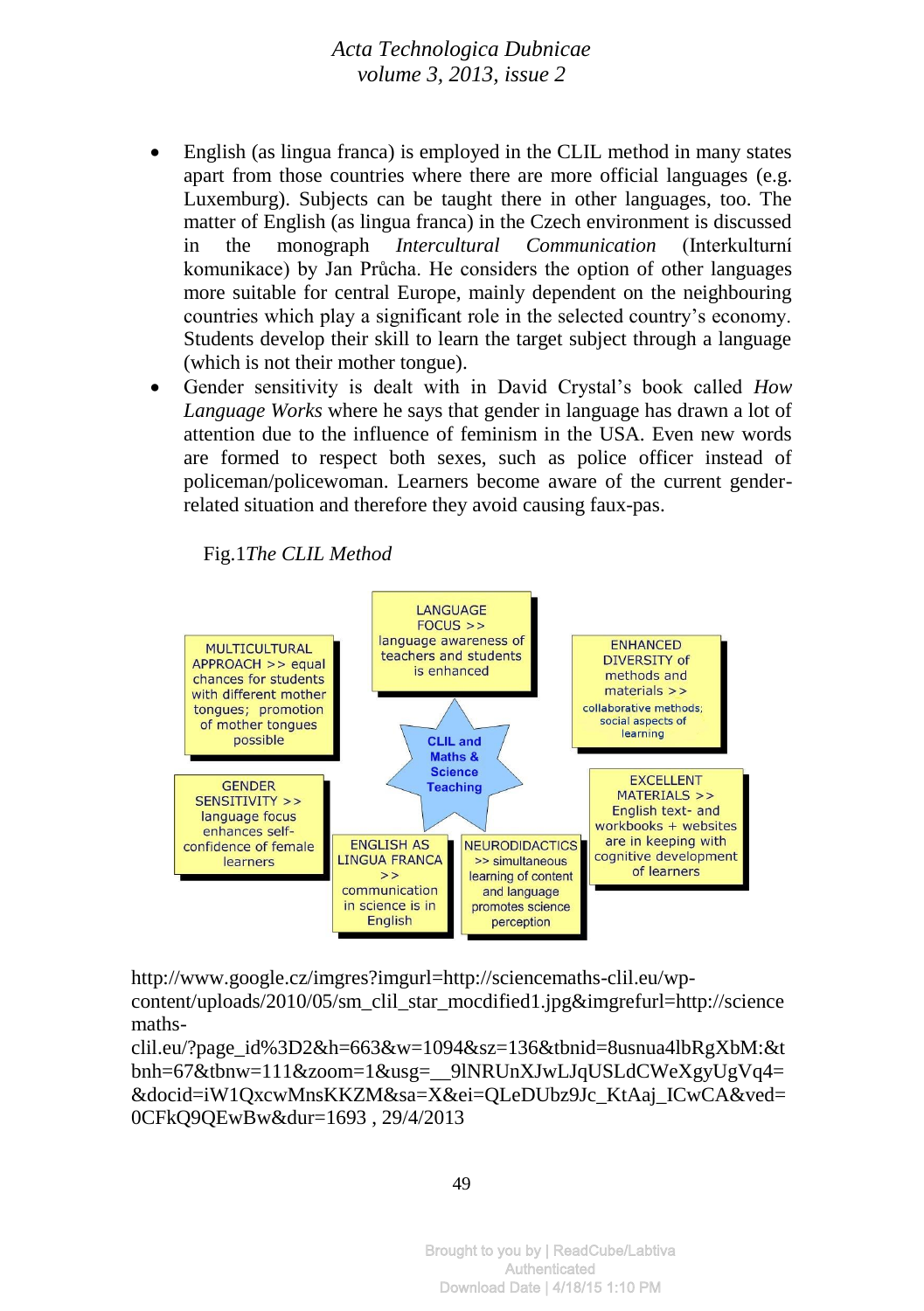Another consequential feature is the emphasis on active participation of the learners. The teacher's role in the classroom is more concentrated on monitoring and assisting as Kalhous, Obst et al. (2002) recommend in the Learning Pyramid. This way enables the students to remember and experience more as their curiosity is boosted up by certain types of activities (e.g. brainstorming, mingling and matching, filling in the rest of a sentence or a paragraph, etc.).

### **4 Advantages and Disadvantages**

CLIL as a teaching method has its advantages but it also has some drawbacks when compared with other approaches.

As for the positive aspects the following ones can be named:

- learning enhances critical thinking of students;
- the learning process is based on real life situations;
- leaning is based on teamwork (in some countries based on projects);
- raising the intercultural awareness of both students and teachers;
- increasing employability;
- breaking various kinds of prejudice and fear of travelling outside the home country;

 acquiring communicative skills and patterns (Metodický portál, 2013). Possible negative aspects:

- a high level of time consumption for material preparation;
- students/teachers do not have the relevant level of foreign language knowledge;
- not enough information on the CLIL method;
- lack of motivation to use the CLIL approach;
- reluctance of using the method;
- training courses are not available on a regular basis (Comenius and Grundtvig programs organize CLIL courses during the summer holidays).

## **5 Requirements on Teachers**

There are books describing the basic requirements for skills and competences of teachers using the CLIL approach (Bertaux et al., 2010; Marsh et al., 2010). These cover e.g. foreign language acquisition by non-language teachers, becoming acquainted with a certain non-language subject (language teachers), the role of teamwork during lessons, CLIL methodology, the way of assessment, how to provide feedback, dealing with multicultural groups, didactics in a multinational group, etc.

50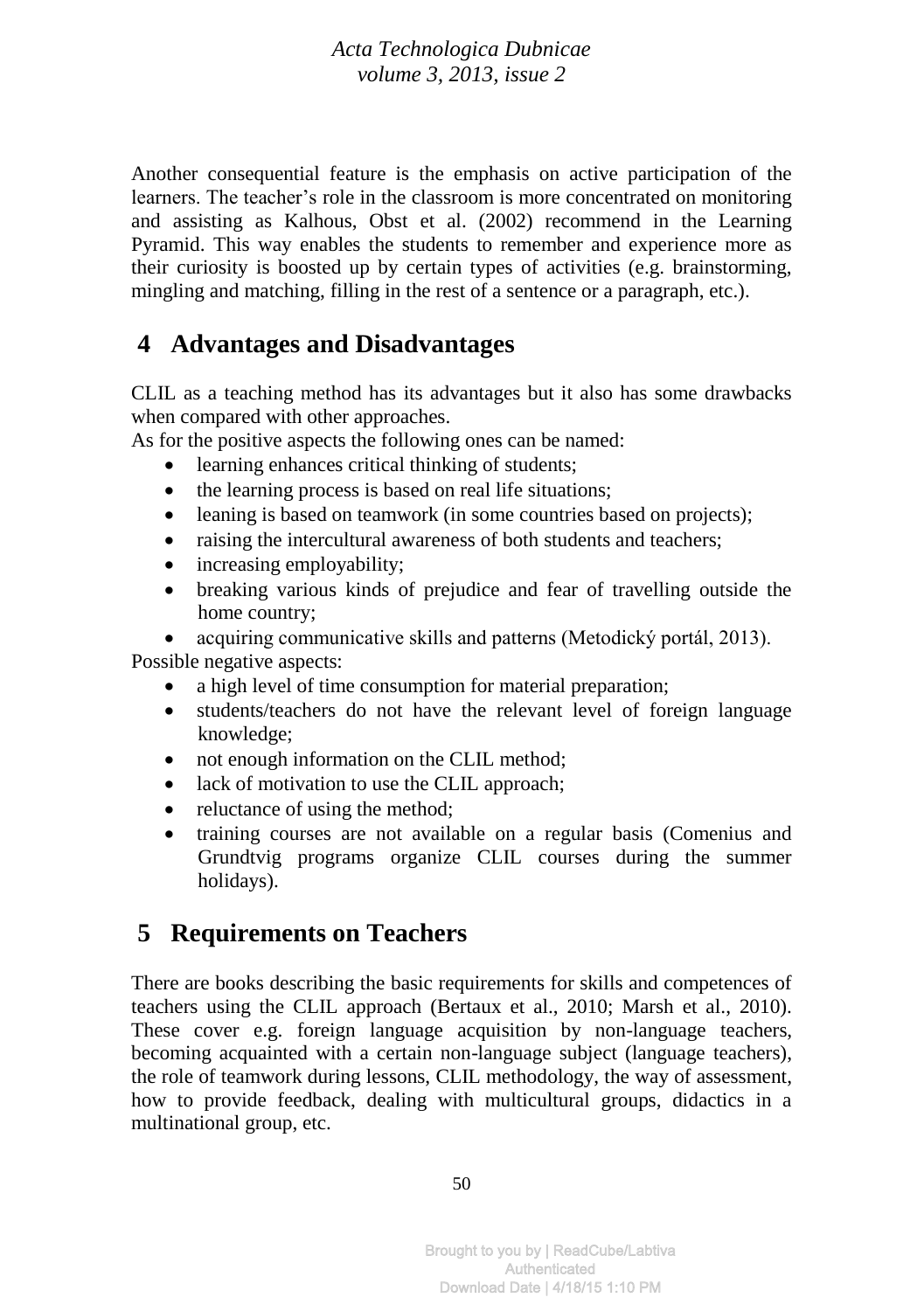The best option for teachers is to have a degree in a particular subject (e.g. economics) and at the same time a degree in a second language; or a willingness to develop or deepen their knowledge from the other subject. There is also the option of the so-called team teaching, i.e. a language teacher cooperates with a subject teacher. However, this possibility is rather demanding for lesson preparation, communication between the teachers and, moreover, it considerably increases the financial cost of a lesson.

The figure below shows several areas (vast) regarding the CLIL education of teachers. A lot of fields are to be taken into account when implementing the CLIL approach, such as careful lesson planning, awareness whether the plans correspond with the subject curriculum or the learners' needs, to know how to create the context for efficient learning using lead-in and follow-up activities. Furthermore, a teacher ought to clarify the way of assessment and so on.

Fig. 2 *Requirements on Teachers*



[http://www.google.cz/imgres?imgurl=http://sciencemaths-clil.eu/wp](http://www.google.cz/imgres?imgurl=http://sciencemaths-clil.eu/wp-content/uploads/2010/05/sm_clil_star_mocdified1.jpg&imgrefurl=http://sciencemaths-clil.eu/?page_id%3D2&h=663&w=1094&sz=136&tbnid=8usnua4lbRgXbM:&tbnh=67&tbnw=111&zoom=1&usg=__9lNRUnXJwLJqUSLdCWeXgyUgVq4=&docid=iW1QxcwMnsKKZM&sa=X&ei=QLeDUbz9Jc_KtAaj_ICwCA&ved=0CFkQ9QEwBw&dur=1693)[content/uploads/2010/05/sm\\_clil\\_star\\_mocdified1.jpg&imgrefurl=http://science](http://www.google.cz/imgres?imgurl=http://sciencemaths-clil.eu/wp-content/uploads/2010/05/sm_clil_star_mocdified1.jpg&imgrefurl=http://sciencemaths-clil.eu/?page_id%3D2&h=663&w=1094&sz=136&tbnid=8usnua4lbRgXbM:&tbnh=67&tbnw=111&zoom=1&usg=__9lNRUnXJwLJqUSLdCWeXgyUgVq4=&docid=iW1QxcwMnsKKZM&sa=X&ei=QLeDUbz9Jc_KtAaj_ICwCA&ved=0CFkQ9QEwBw&dur=1693) [maths-](http://www.google.cz/imgres?imgurl=http://sciencemaths-clil.eu/wp-content/uploads/2010/05/sm_clil_star_mocdified1.jpg&imgrefurl=http://sciencemaths-clil.eu/?page_id%3D2&h=663&w=1094&sz=136&tbnid=8usnua4lbRgXbM:&tbnh=67&tbnw=111&zoom=1&usg=__9lNRUnXJwLJqUSLdCWeXgyUgVq4=&docid=iW1QxcwMnsKKZM&sa=X&ei=QLeDUbz9Jc_KtAaj_ICwCA&ved=0CFkQ9QEwBw&dur=1693)

[clil.eu/?page\\_id%3D2&h=663&w=1094&sz=136&tbnid=8usnua4lbRgXbM:&t](http://www.google.cz/imgres?imgurl=http://sciencemaths-clil.eu/wp-content/uploads/2010/05/sm_clil_star_mocdified1.jpg&imgrefurl=http://sciencemaths-clil.eu/?page_id%3D2&h=663&w=1094&sz=136&tbnid=8usnua4lbRgXbM:&tbnh=67&tbnw=111&zoom=1&usg=__9lNRUnXJwLJqUSLdCWeXgyUgVq4=&docid=iW1QxcwMnsKKZM&sa=X&ei=QLeDUbz9Jc_KtAaj_ICwCA&ved=0CFkQ9QEwBw&dur=1693) [bnh=67&tbnw=111&zoom=1&usg=\\_\\_9lNRUnXJwLJqUSLdCWeXgyUgVq4=](http://www.google.cz/imgres?imgurl=http://sciencemaths-clil.eu/wp-content/uploads/2010/05/sm_clil_star_mocdified1.jpg&imgrefurl=http://sciencemaths-clil.eu/?page_id%3D2&h=663&w=1094&sz=136&tbnid=8usnua4lbRgXbM:&tbnh=67&tbnw=111&zoom=1&usg=__9lNRUnXJwLJqUSLdCWeXgyUgVq4=&docid=iW1QxcwMnsKKZM&sa=X&ei=QLeDUbz9Jc_KtAaj_ICwCA&ved=0CFkQ9QEwBw&dur=1693) [&docid=iW1QxcwMnsKKZM&sa=X&ei=QLeDUbz9Jc\\_KtAaj\\_ICwCA&ved=](http://www.google.cz/imgres?imgurl=http://sciencemaths-clil.eu/wp-content/uploads/2010/05/sm_clil_star_mocdified1.jpg&imgrefurl=http://sciencemaths-clil.eu/?page_id%3D2&h=663&w=1094&sz=136&tbnid=8usnua4lbRgXbM:&tbnh=67&tbnw=111&zoom=1&usg=__9lNRUnXJwLJqUSLdCWeXgyUgVq4=&docid=iW1QxcwMnsKKZM&sa=X&ei=QLeDUbz9Jc_KtAaj_ICwCA&ved=0CFkQ9QEwBw&dur=1693) [0CFkQ9QEwBw&dur=1693,](http://www.google.cz/imgres?imgurl=http://sciencemaths-clil.eu/wp-content/uploads/2010/05/sm_clil_star_mocdified1.jpg&imgrefurl=http://sciencemaths-clil.eu/?page_id%3D2&h=663&w=1094&sz=136&tbnid=8usnua4lbRgXbM:&tbnh=67&tbnw=111&zoom=1&usg=__9lNRUnXJwLJqUSLdCWeXgyUgVq4=&docid=iW1QxcwMnsKKZM&sa=X&ei=QLeDUbz9Jc_KtAaj_ICwCA&ved=0CFkQ9QEwBw&dur=1693) 29/4/2013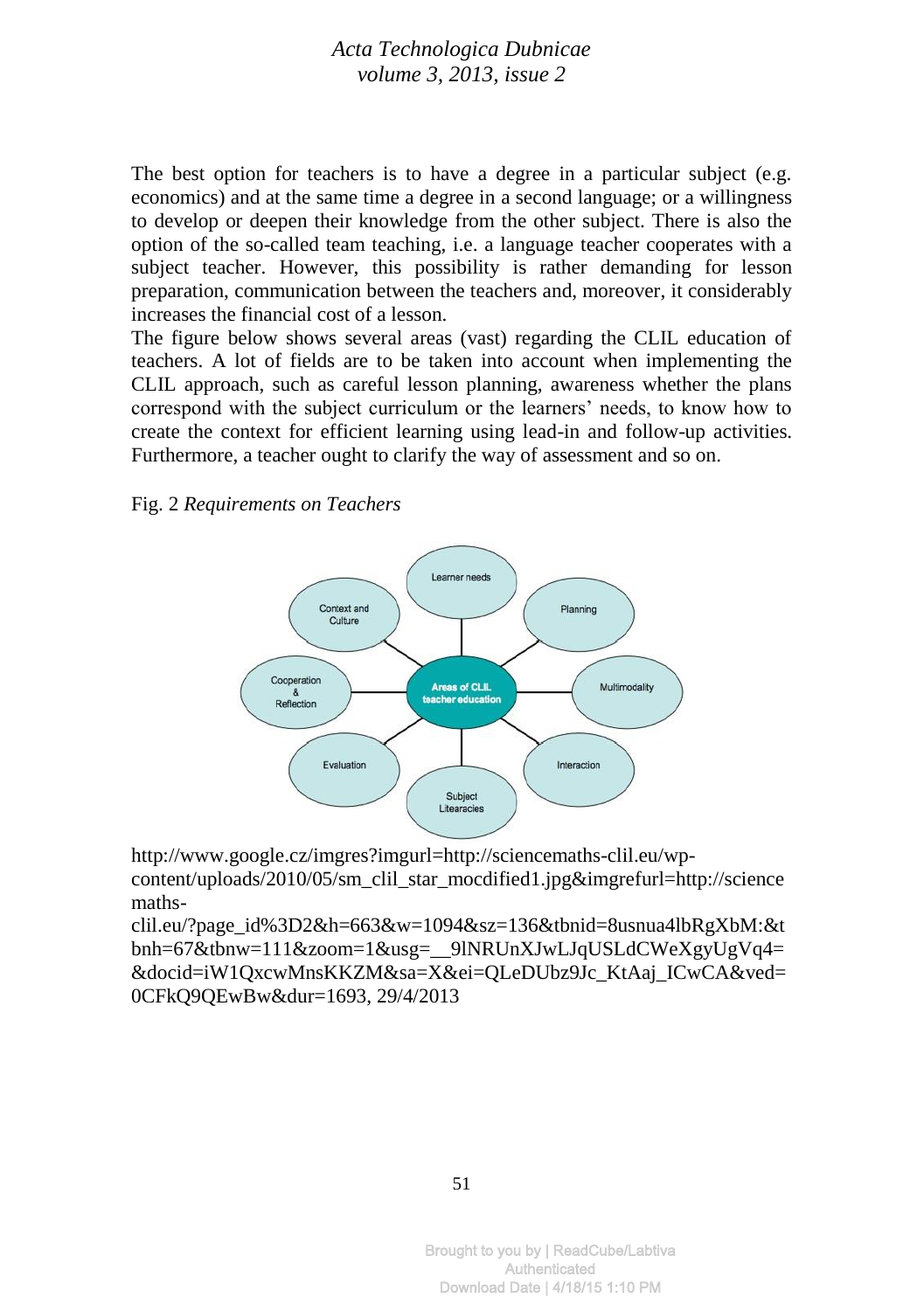## **6 An Example of a Lesson of Recruitment in Economic Subjects**

The topic of recruitment has been chosen for its variety of use in several fields (economic, technical, etc.). The topic can be used in both hard and soft CLIL versions, including some alternations depending on the main lesson objective.

This lesson has been designed for students of economic subjects. The class consists of approximately 20 students; seven of them are foreigners from Croatia, France, Turkey, Greece, and Kazakhstan. The level of English, concerning all students, is between B1 and B2 according to the Common European Framework of Reference for Languages. The students are used to working in international groups enjoying the national diversity as well as age similarity.

The main emphasis of the example lesson is on pair work or group work to enable students to acquire teamwork skills.

#### Recruitment

*The first task for students is to brainstorm what areas the expression recruitment can cover.*

*The students are given the visual prompt below and they are asked to discuss the questions in pairs.*

Secretary wanted

- 1. Think of the qualities a good secretary should have. Why?
- 2. Read the article and discuss in pairs what title would be suitable for each paragraph.

Good employees are hard to find. You place an advertisement and then wait for the applications to come flooding in. In a day or two, you're pleased to see the stack of applications waiting for you? How many are there: 100, 200? or more? Well done! What a response!

When you begin to look through the applications, you may feel disappointed. You think: Why did this guy apply? He doesn't have the experience you asked for. What? She's never even done this kind of job? Is this candidate joking? He probably chose the wrong advertisement.

52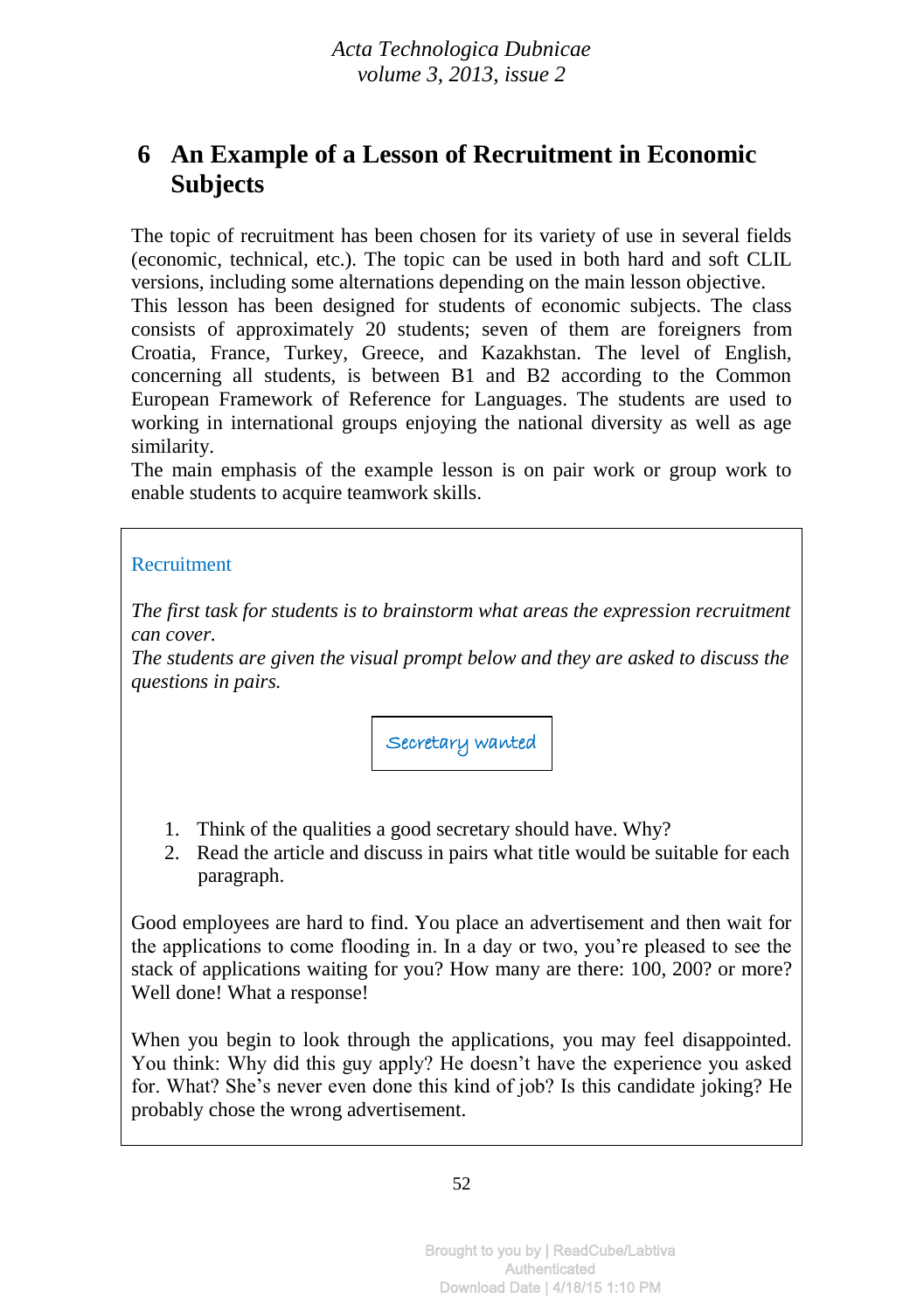To find and hire the best candidate is not an easy job. Most of the applicants won't have the required qualifications and then it is the matter of selecting the best of these. So what qualities are important when interviewing? The following qualities are most likely to appear on a list for consideration: hardworking, someone with positive attitude, experienced, initiative, team player, someone responsible and someone who is stable (Pettinger, 2011).

- 3. Answer the following questions.
	- a) Why is it difficult to find good employees?
	- b) What are the most common problems with applications?
	- c) What is the reason for making compromises when selecting new employees?
	- d) Do you agree with the listed qualities in the last paragraph? Would you add any?
- 4. Imagine: a) you are an interviewer and your schoolmate is an interviewee. Talk about:
	- Experience
	- **Duties**
	- Expectations
	- Possible questions

b) In pairs draft a structure of a European CV.

5. In small groups, find out the recruitment procedure in neighbouring countries and present the differences and similarities.

## **7 Conclusion**

The use of Content and Language Integrated Learning is considered a new pattern in language and subject teaching as for integrating both parts (linguistic and factual) into teaching. Next, it responds to the needs of globalization and uses lingua franca as a means of communication within multinational communities.

The practical employment of this teaching approach is expected, although it is quite demanding for the participating learners and teachers. CLIL emphasizes effective learning outcomes, cognitive knowledge, critical thinking, and real life